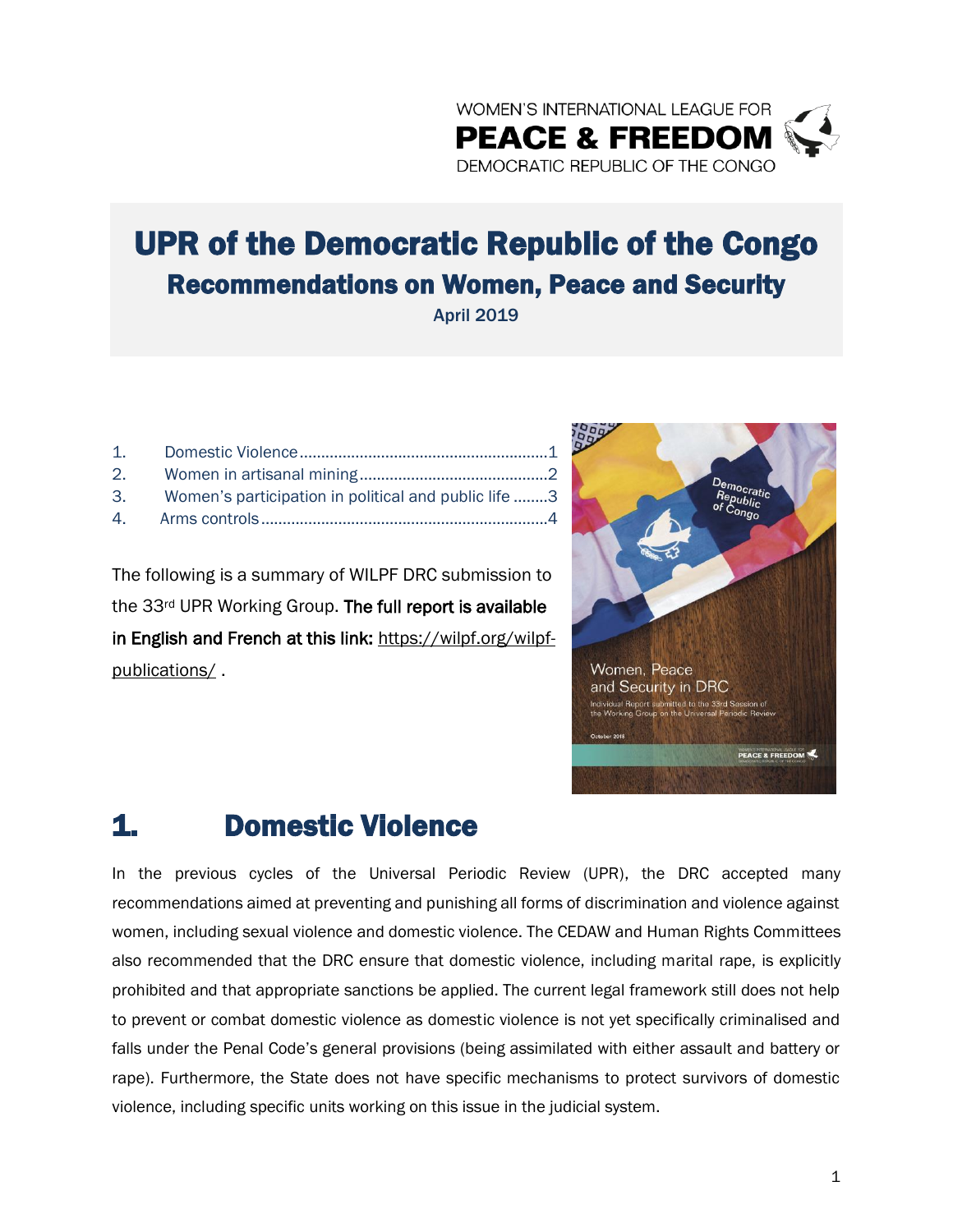#### Recommendations

- Amend the Penal Code by expressly criminalising domestic violence;
- Complete the review of the national strategy to combat gender-based violence by defining specific actions on domestic violence, including by raising public awareness and training competent police and judicial authorities, and by allocating the resources required for its implementation;
- Ensure free judicial procedures and take safety measures for survivors of domestic violence, including the establishment of shelters by 2020;
- Lead activities aimed at raising public awareness on domestic violence, particularly among boys and men, in order to challenge the normalisation of domestic violence and to have it recognized as a form of unacceptable gender-based violence by 2020;
- Enhance capacity building in fighting and suppressing domestic violence among Special Police Units for the Protection of Women and Children currently operating in the Eastern part of the country, and deploy these units across the national territory.

### <span id="page-1-0"></span>2. Women in artisanal mining

Australia made two recommendations regarding mining and the management of natural resources in previous cycles, which were accepted by the DRC. In 2013, the CEDAW Committee recommended that the DRC protect women and girls working in the mining sector. The Mining Code as revised in 2018 now prohibits pregnant women from working in artisanal mines, and prohibits the sale or exploitation of mining products from a site where a violation of human rights, including women's rights, has been identified by a competent authority. However, it is unclear how these measures are going to be implemented to take into account the specific rights violations and risks that women face in artisanal mines. Indeed, due to discriminatory traditional beliefs, women are relegated to subordinate tasks, which are particularly toxic, including sifting minerals and wastes and many women experience multiple forms of gender-based violence and sexual violence.

#### Recommendations

- Establish an inter-ministerial body to design a national strategy for the protection and safety of women who work in artisanal mines, while ensuring the participation of women's civil society organisations in its development, by 2020;
- **E** Enhance the knowledge of women who work in artisanal mines about their rights, particularly with regard to the new Mining Code, and on modalities for the establishment of cooperatives, in order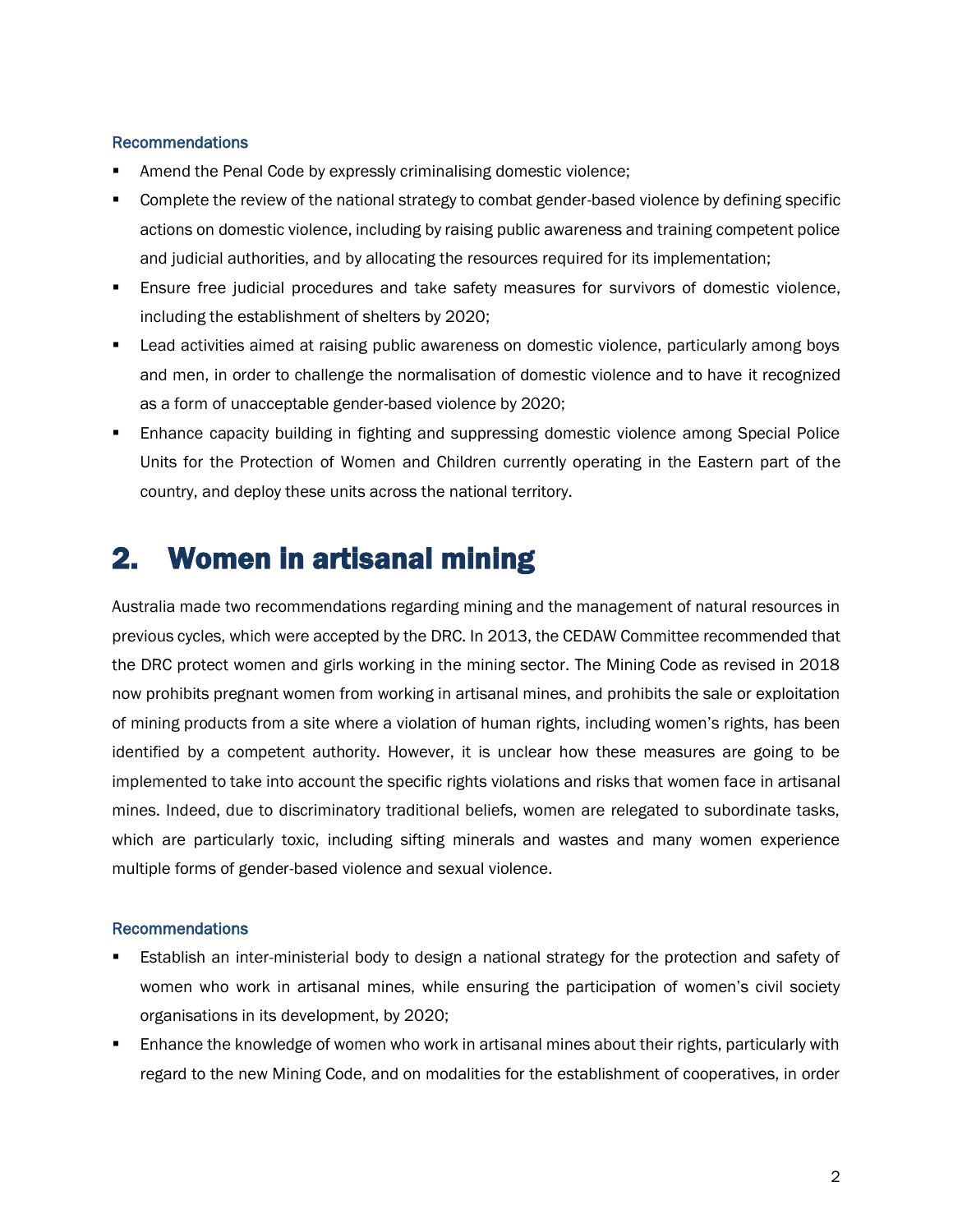to improve the working conditions of women working in artisanal mines and ensure their equal access to economic resources, in compliance with the Sustainable Development Goal 5;

- Identify all areas of undistributed artisanal mining operations to formalize these operations in compliance with the new Mining Code, and reallocate a quota of mining cooperatives to women in order to increase their access to mining economic resources;
- **•** Facilitate women's access to microcredit, enabling those working in artisanal mines to develop alternative livelihood activities to their mining labour;
- **E** Ensure access to schooling and training for children of miners in order to break the vicious cycle of poverty.

## <span id="page-2-0"></span>3. Women's participation in political and public life

Since the previous UPR cycle, progress has been made with the adoption in 2015 of a law on women's rights and gender parity, which aims to guarantee equal representation in institutions. However, women's participation in political and public life remains extremely low: 10% in the Central Government, 10.4% in the National Assembly, 5% in the Senate, 9% of provincial deputies and only one female governor out of 26 provinces. This situation is reinforced by the lack of State incentives to include more women in decision-making positions and electoral lists, despite Article 13 of the electoral law promoting women's candidacies. No incentives have yet been put in place to support women's participation in the government and public administration in accordance with the constitutional principle of gender parity.

#### Recommendations

- In accordance with Law 15/013 of 1 August 2015, on the implementation of women's rights and gender parity, establish by 2019 and with adequate resources, the Inter-ministerial Committee and the National Council on Gender and Parity;
- Complete the National Strategy for women's political participation by 2020;
- Effectively implement Article 3, Paragraph 5 of Act 08/005 of 10 June 2008 on the funding of political parties in which political parties are requested to consider gender parity in establishing electoral lists and ensure that women are significantly represented in high- level decision-making positions;
- **•** Take affirmative discrimination measures by establishing training programs intended for women working in public administration by 2020, to increase their access to decision-making positions.